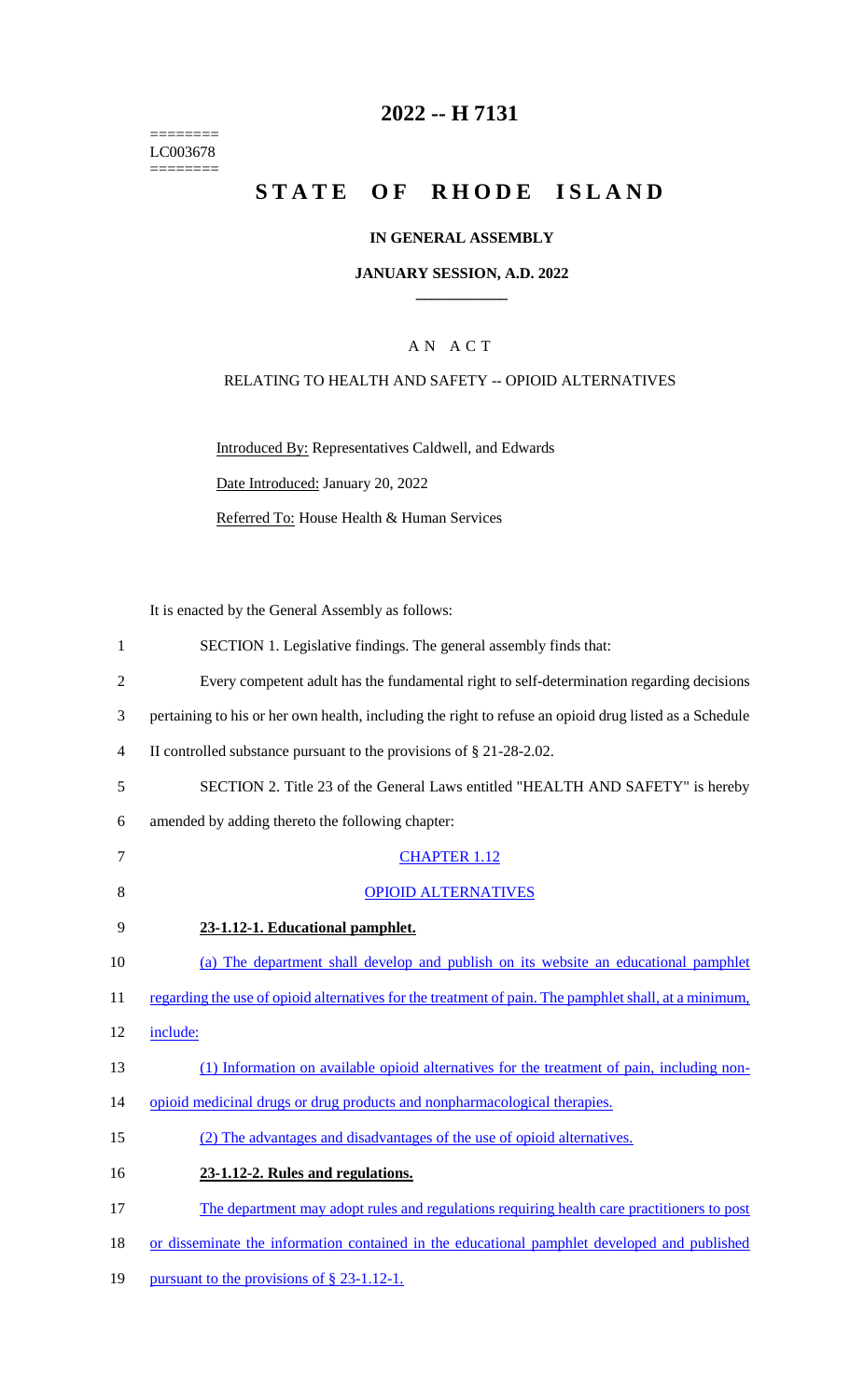SECTION 3. Section 21-28-3.20 of the General Laws in Chapter 21-28 entitled "Uniform

Controlled Substances Act" is hereby amended to read as follows:

#### **21-28-3.20. Authority of practitioner to prescribe, administer, and dispense.**

 (a)(1) A practitioner, in good faith and in the course of his or her professional practice only, may prescribe, administer, and dispense controlled substances, or he or she may cause the controlled substances to be administered by a nurse or intern under his or her direction and supervision.

 (2) When issuing an initial prescription for an opiate to an adult patient, a practitioner shall not exceed the maximum daily dose requirements established by the department of health.

 (3) Except as provided in subsection (a)(4) of this section, a practitioner shall not issue an opiate prescription to a minor for more than twenty (20) doses at any time. Prior to issuing an opiate prescription to a minor, a practitioner shall discuss with the parent or guardian of the minor the risks associated with opiate use and the reasons why the prescription is necessary. The practitioner shall document his or her discussion with the parent or guardian in the medical record.

 (4) Notwithstanding the limitations referenced in subsection (a)(3) of this section, if, in the professional medical judgment of a practitioner, a greater dosage or supply of an opiate is required to treat the minor patient's acute medical condition or is necessary for the treatment of chronic pain management, sickle cell related pain, intractable pain treatment as defined in chapter 37.4 of title 5, pain associated with a cancer diagnosis, or for palliative care, then the practitioner may issue a prescription for the quantity needed to treat the acute medical condition, chronic pain, sickle cell related pain, intractable pain, pain associated with a cancer diagnosis, or pain experienced while the patient is in palliative care, provided that this dosage shall not exceed the maximum daily dosage permitted for the treatment of this pain as set forth in the department of health regulations. The condition triggering the prescription of an opiate shall be documented in the minor patient's medical record, and the practitioner shall indicate that a non-opiate alternative was not appropriate to address the medical condition.

 (5) Notwithstanding subsections (a)(2) and (a)(3) of this section, this section shall not apply to medications designed for the treatment of substance abuse or opioid dependence.

 (b) The prescription-monitoring program shall be reviewed prior to starting any opioid. A prescribing practitioner, or designee as authorized by § 21-28-3.32(a)(3), shall review the prescription-monitoring program prior to refilling or initiating opioid therapy with an intrathecal pump. For patients the prescribing practitioner is maintaining on continuous opioid therapy for pain for three (3) months or longer, the prescribing practitioner shall review information from the prescription-monitoring program at least every three (3) months. Documentation of that review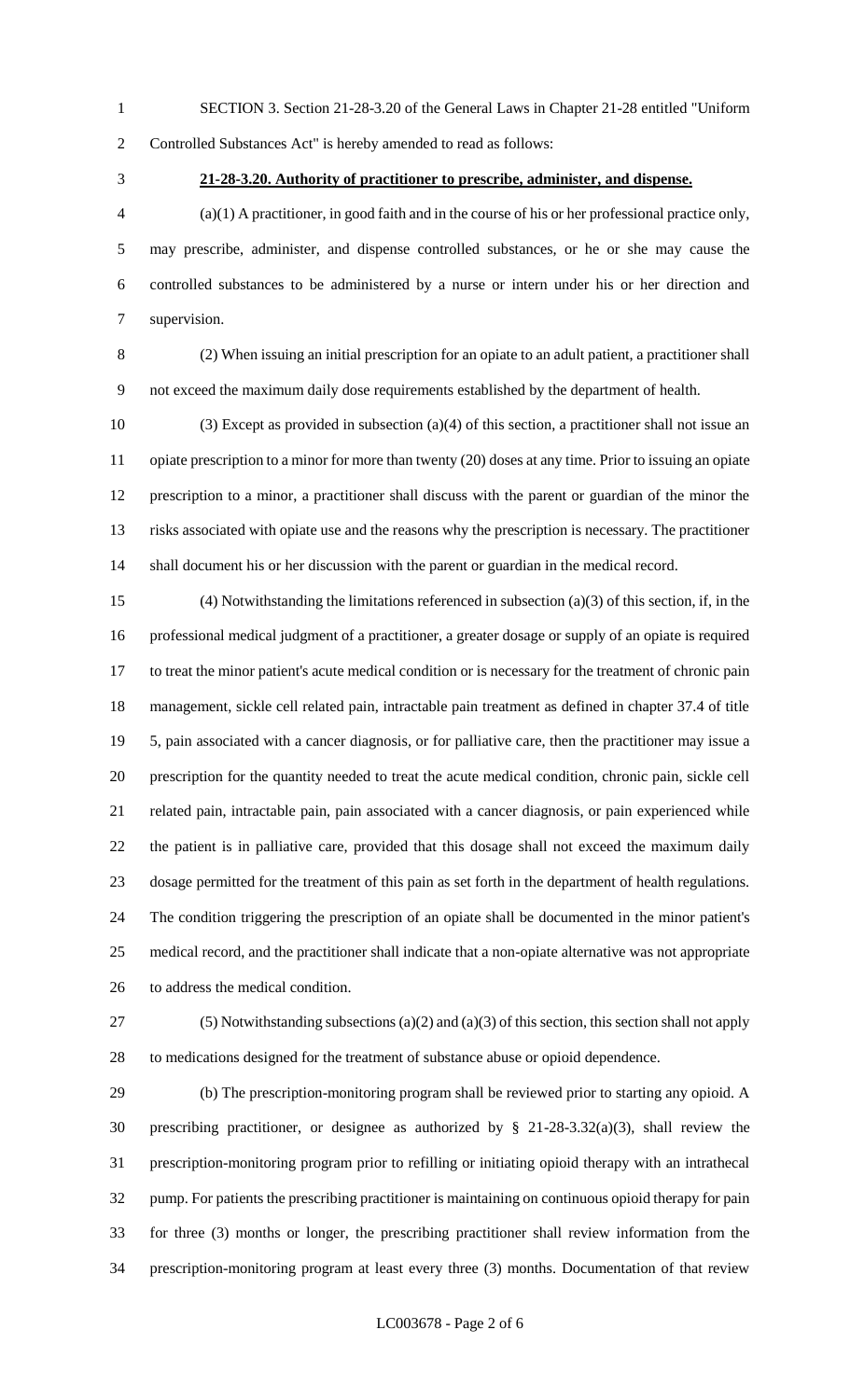shall be noted in the patient's medical record.

 (c) The director of health shall develop regulations for prescribing practitioners on appropriate limits of opioid use in acute pain management. Initial prescriptions of opioids for acute pain management of outpatient adults shall not exceed thirty (30) morphine milligram equivalents (MMEs) total daily dose per day for a maximum total of twenty (20) doses, and, for pediatric patients, the appropriate opioid dosage maximum per the department of health.

 (d) For the purposes of this section, acute pain management shall not include chronic pain management, pain associated with a cancer diagnosis, palliative or nursing home care, intractable or chronic intractable pain, as provided in § 5-37.4-2, or other exception in accordance with department of health regulations.

 (e) Subsection (c) shall not apply to medications designed for the treatment of substance abuse or opioid dependence.

 (f) On or before September 1, 2018, the director of health shall develop, and make available to healthcare practitioners, information on best practices for co-prescribing opioid antagonists to patients. The best practices information shall identify situations in which co-prescribing an opioid antagonist may be appropriate, including, but not limited to:

 (1) In conjunction with a prescription for an opioid medication, under circumstances in which the healthcare practitioner determines the patient is at an elevated risk for an opioid drug overdose;

 (2) In conjunction with medications prescribed pursuant to a course of medication therapy management for the treatment of a substance use disorder involving opioids; or

 (3) Under any other circumstances in which a healthcare practitioner identifies a patient as being at an elevated risk for an opioid drug overdose.

 (g) The best practices information developed pursuant to subsection (f) of this section shall include guidelines for determining when a patient is at an elevated risk for an opioid drug overdose, including, but not limited to, situations in which the patient:

 (1) Meets the criteria provided in the opioid overdose toolkit published by the federal substance abuse and mental health service administration;

(2) Is receiving high-dose, extended-release, or long-acting opioid medications;

 (3) Has a documented history of an alcohol or substance use disorder, or a mental health disorder;

 (4) Has a respiratory ailment or other co-morbidity that may be exacerbated by the use of opioid medications;

(5) Has a known history of intravenous drug use or misuse of prescription opioids;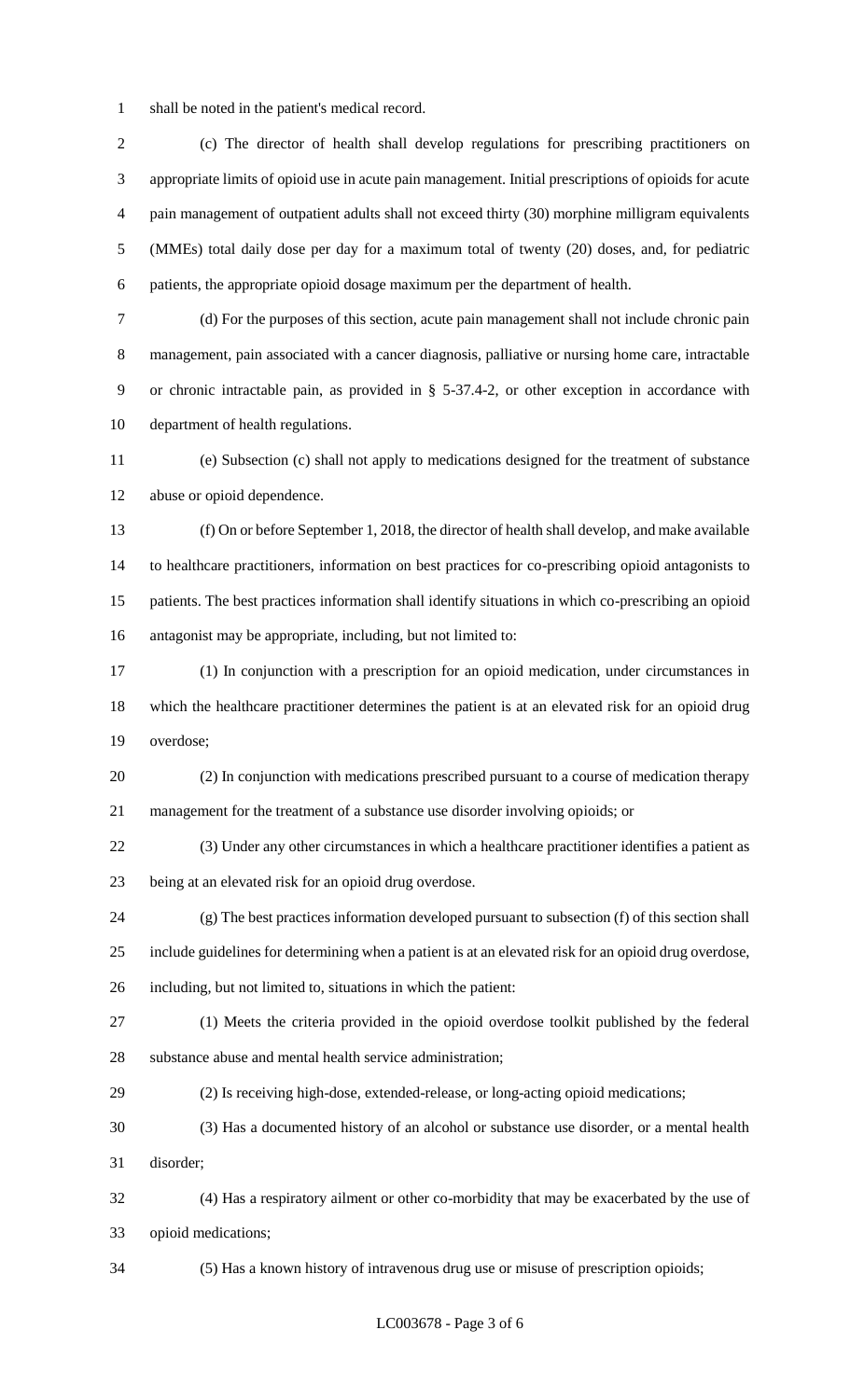(6) Has received emergency medical care or been hospitalized for an opioid overdose; or (7) Uses opioids with antidepressants, benzodiazepines, alcohol, or other drugs. (h) On or before September 1, 2018, the director of health and the secretary of the executive office of health and human services shall develop strategies that include: (1) Allowing practitioners in non-pharmacy settings to prescribe and dispense opioid antagonists; and (2) Ensuring that opioid antagonists that are distributed in a non-pharmacy setting are eligible for reimbursement from any health insurance carrier, as defined under chapters 18, 19, 20, and 41 of title 27, and the Rhode Island medical assistance program, as defined under chapter 7.2 of title 42. 11 (i) Except in the provision of emergency services and care, before providing anesthesia or prescribing, ordering, dispensing, or administering an opioid drug listed as a Schedule II controlled 13 substance pursuant to the provisions of chapter 28 of title 21, for the treatment of pain, a health care 14 practitioner, excluding those licensed under chapter 19.1 of title 5, shall: (A) Inform the patient of available opioid alternatives for the treatment of pain, which may 16 include non-opioid medicinal drugs or drug products, interventional procedures or treatments, 17 acupuncture, chiropractic treatments, massage therapy, physical therapy, occupational therapy, 18 osteopathic care or any other appropriate therapy as determined by the health care practitioner. (B) Discuss the advantages and disadvantages of the use of opioid alternatives, including whether the patient is at a high risk of, or has a history of, controlled substance abuse or misuse and 21 the patient's personal preferences. 22 (C) Provide the patient with the educational pamphlet developed and published pursuant to § 23-1.12-1. (D) Document the opioid alternatives considered in the patient's record. SECTION 4. Section 5-19.1-34 of the General Laws in Chapter 5-19.1 entitled "Pharmacies" is hereby amended to read as follows: **5-19.1-34. Notice of warning regarding use of Schedule II controlled substances to be posted.** (a) The director of the department of health shall compile a list of at least the ten (10) most prescribed drugs containing opioids and/or other Schedule II controlled substances as listed in § 21-28-2.08 and forward it to the board of pharmacy which shall distribute that list to all pharmacies in the state. The list shall also contain warnings relating to the overuse, misuse, and mixing of those drugs with other drugs, specifically benzodiazepines, and/or alcohol, including, but not limited to, dependence, addiction, or death.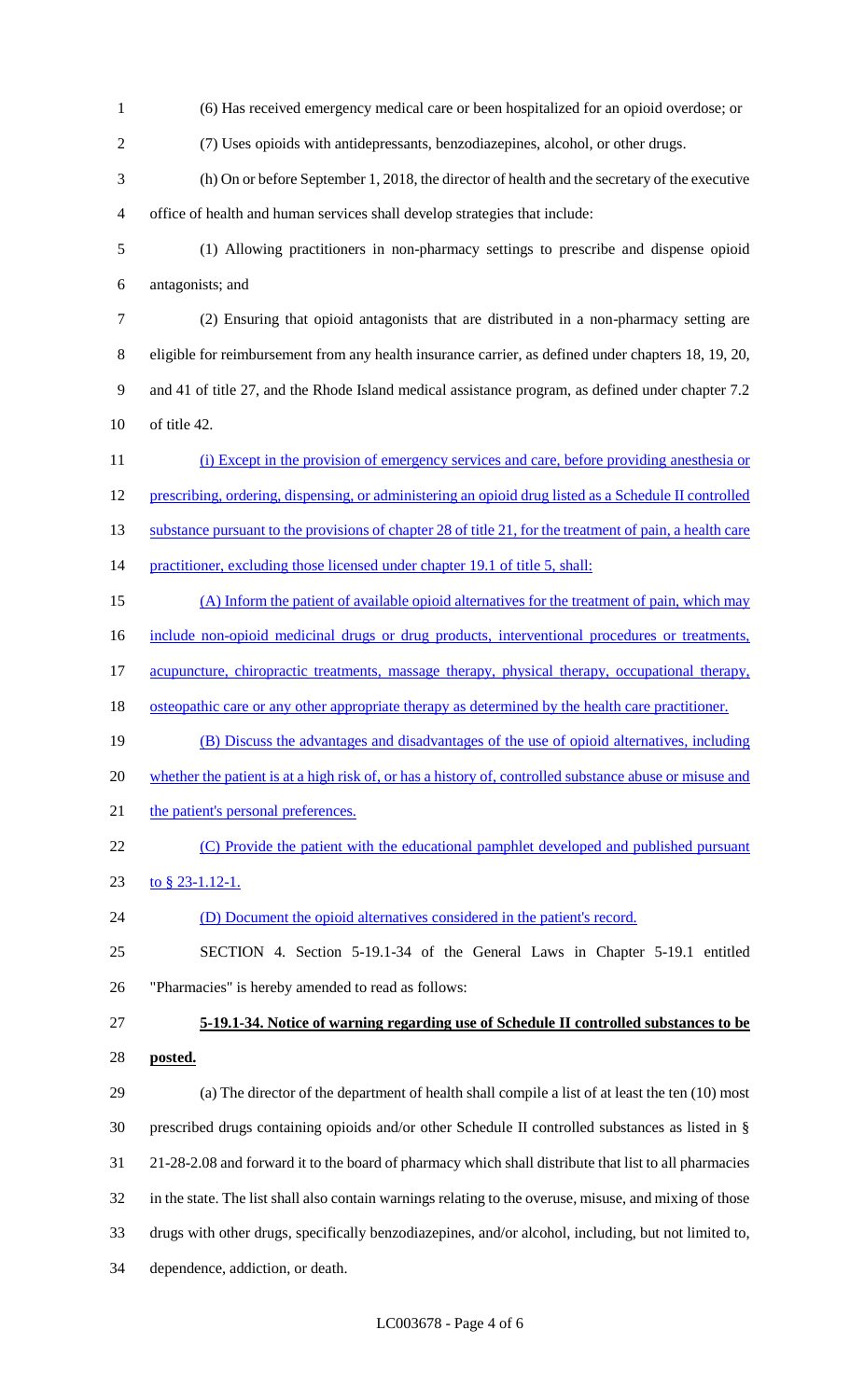| -1 | (b) Each pharmacy shall conspicuously display the list at or adjacent to the place in the                |
|----|----------------------------------------------------------------------------------------------------------|
| 2  | pharmacy where prescriptions are presented for compounding and dispensing, and shall display             |
| 3  | with the list the information contained in the educational pamphlet developed and published              |
| 4  | pursuant to $\S$ 23-1.12-1.                                                                              |
| 5  | (c) The pharmacist shall also inform the patient that the pharmacist may dispense a partial              |
| 6  | fill of the prescription if requested by the patient and the procedure for other partial fills until the |
| 7  | full prescription is dispensed within thirty (30) days of the date on which the prescription was         |
| 8  | written.                                                                                                 |
| 9  | SECTION 5. This act shall take effect on September 13, 2022.                                             |
|    |                                                                                                          |

======== LC003678 ========